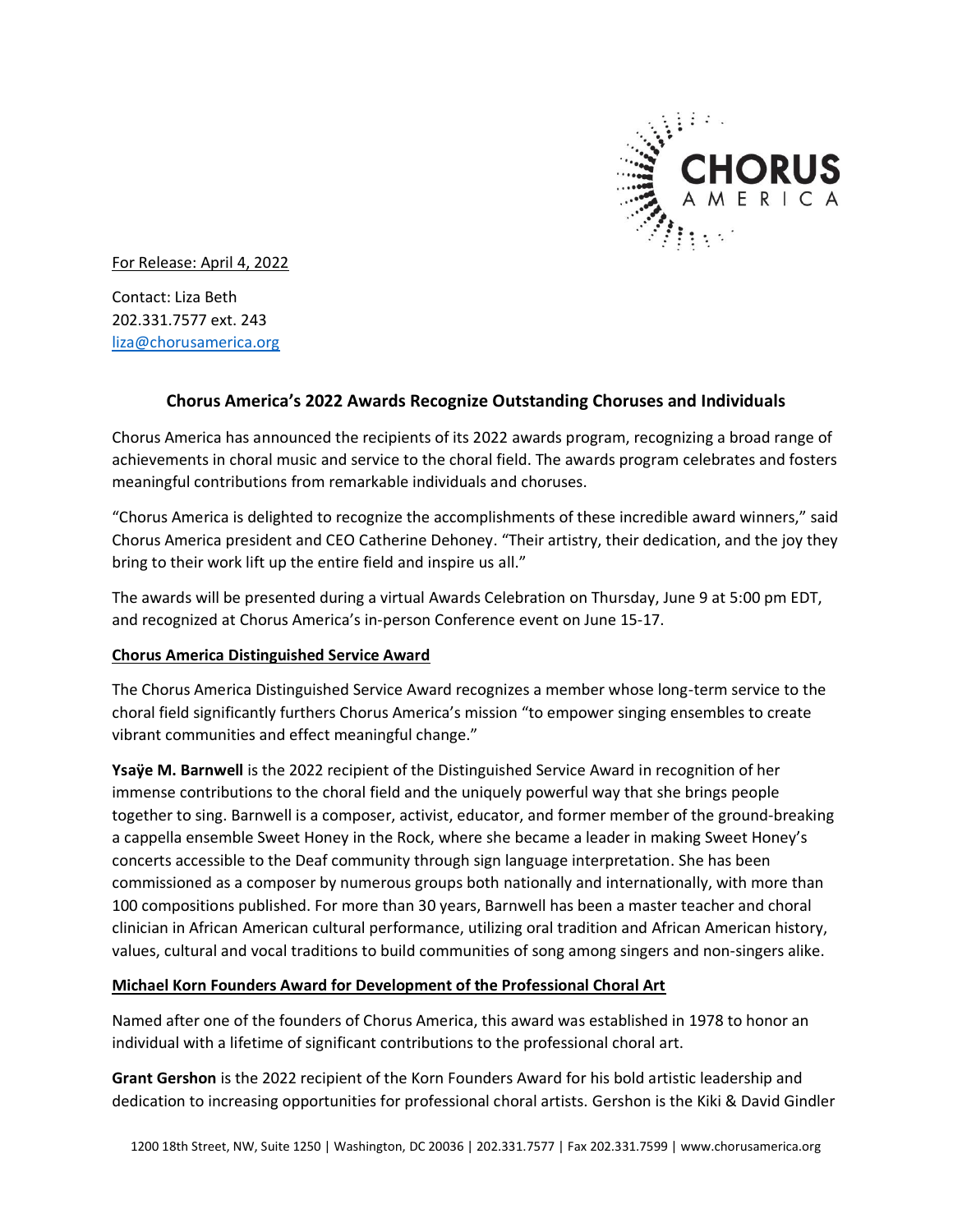Artistic Director at the Los Angeles Master Chorale and is currently celebrating his 20-year anniversary season with the organization. Under his leadership, the Chorale has taken many significant steps, including becoming a fully professional 100-voice ensemble and premiering ground-breaking works like a theatrical version of Orlando di Lasso's *Lagrime di San Pietro* staged by Peter Sellers that has toured to 23 cities in 7 countries. In 2020, Gershon made a commitment that at least 50% of the Los Angeles Master Chorale's future repertory would be dedicated to works by composers from historically excluded groups in classical music. In addition to his work with the Chorale, he serves as resident conductor of LA Opera and is a sought-after guest conductor of choral and operatic work.

## **Louis Botto Award for Innovative Action and Entrepreneurial Zeal**

The Louis Botto Award for Innovative Action and Entrepreneurial Zeal was established in memory of Louis Botto for his artistry, selfless service to the choral art, and entrepreneurial spirit in founding the men's vocal ensemble Chanticleer. The award is given periodically to a mid-career choral leader who, through their work with a member ensemble of Chorus America, has demonstrated innovative action and entrepreneurial zeal in developing a professional or professional-core choral ensemble.

**Brandon Elliott** is the 2022 recipient of the Botto Award. Elliott's commitment to innovation and entrepreneurial thinking fuels his work as a champion of new music. In the ten years since he founded Orange County's Choral Arts Initiative, the ensemble has commissioned 19 choral works and presented 70 premieres, engaging with relevant issues including privilege and racism. Elliott has also launched unique and meaningful partnerships with living composers, such as CAI's PREMIERE|Project Festival which provides emerging composers with an in-depth workshop and commission experience. Under his leadership, CAI met the COVID-19 pandemic with a continued commitment to supporting the ensemble's singers and collaborating artists and to investing in artistic programming, including the Spring 2022 release of CAI's second album, *From Wilderness.*

## **Brazeal Wayne Dennard Award**

The Brazeal Wayne Dennard Award honors the life and achievements of educator, conductor, and arranger Brazeal Dennard by recognizing individuals or organizations whose work builds upon his commitment to diversity, inclusiveness, and furthering African American and other diverse choral traditions through performance, research, or the creation of new compositions of significance. The winner receives a cash award of \$2,500.

The 2022 Brazeal Wayne Dennard Award goes to **Cantare Con Vivo,** an organization committed to inclusive educational efforts and celebrating diverse musical traditions since its founding in 1987. In addition to its three adult volunteer choruses, Cantare serves its Oakland, California community with a music education program that reaches nearly 2,500 students in Title 1 schools every week, providing tuition-free access to quality music education. Led by artistic director **David Morales**, the group performs culturally thematic concerts, raising awareness through education and exposure, and promoting understanding and respect, with a special focus on African American history and musical traditions.

# **Dale Warland Singers Commission Award**

Chorus America and the American Composers Forum partner to present this award in honor of Dale Warland's lifelong commitment to new music as embodied through his work with the Dale Warland